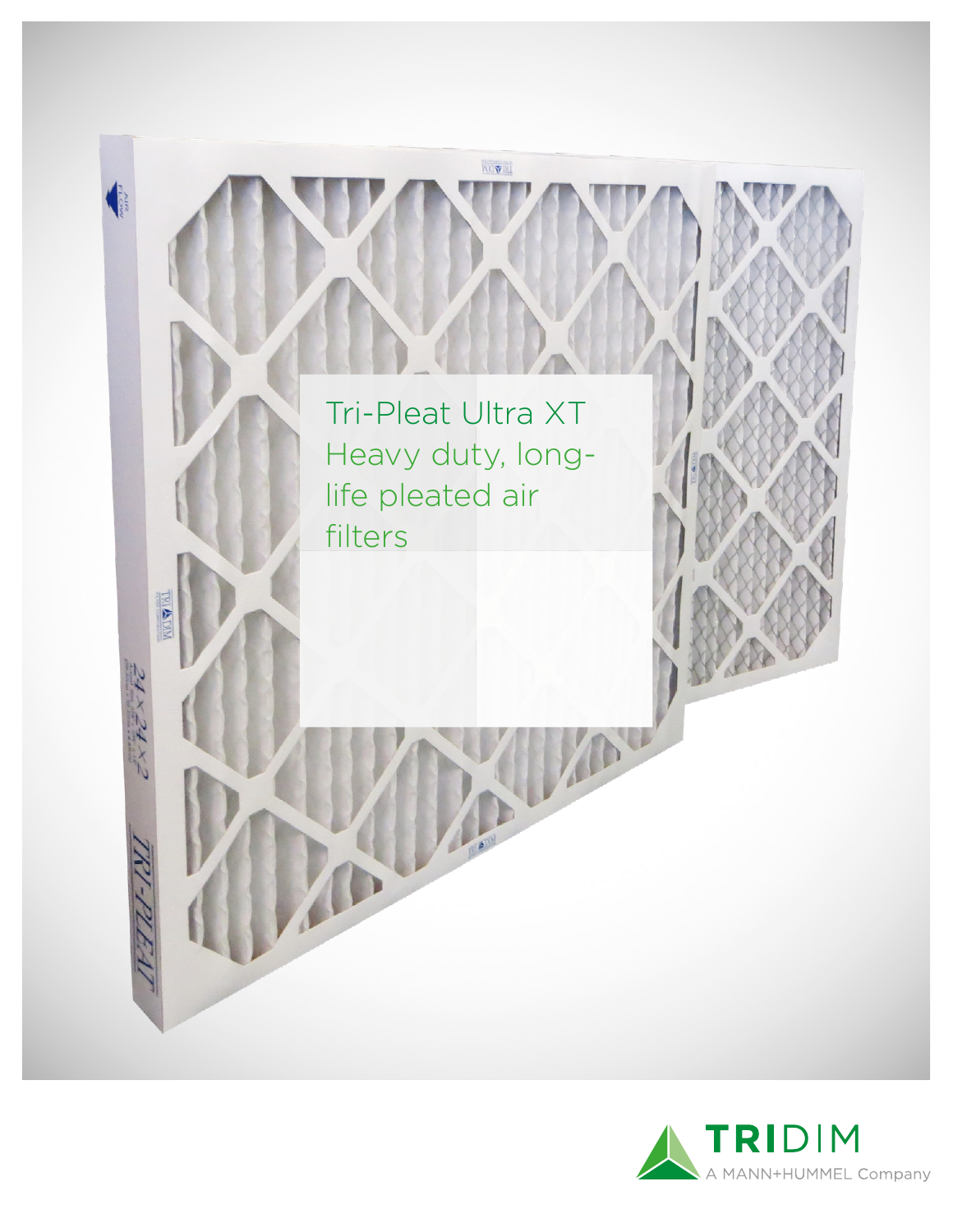## Tri-Pleat Ultra XT Heavy duty, long-life pleated air filters



**CONSTRUCTION**



Tri-Pleat Ultra XT is up to the demands of the toughest applications. The unique design of Tri-Pleat Ultra XT's media delivers maximum performance at a low energy consumption.

#### **MEDIA**

Tri-Pleat Ultra XT was designed from the ground up for the most demanding applications and represents the new benchmark in the industry. The combination of the new Ultra XT media, stout die-cut frame and heavy-duty wire backing creates an extra tough (XT) filter for the most demanding applications.

From the moment you pick up the Ultra XT, you will recognize that this filter is in a class of its own. Testing has demonstrated the long service life with a high dust holding capacity (DHC). This high DHC is by design. The fibers in the Ultra XT media were designed to allow for more surface area to capture particulate than standard cylindrical shaped fibers found in competitive medias.

The exclusive Ultra XT media is not your standard thin pleat media. It features a unique fiber design that maximizes the amount of service area available to capture dirt particles. This allows for maximum efficiency at the lowest pressure drop – at the same time.

The Tri-Pleat Ultra XT is a MERV 9/MERV 9A with a low, energysaving resistance of 0.20 "WG @ 2000 CFM. In addition, it has an ultra-high dust holding capacity which equates to a long filter life.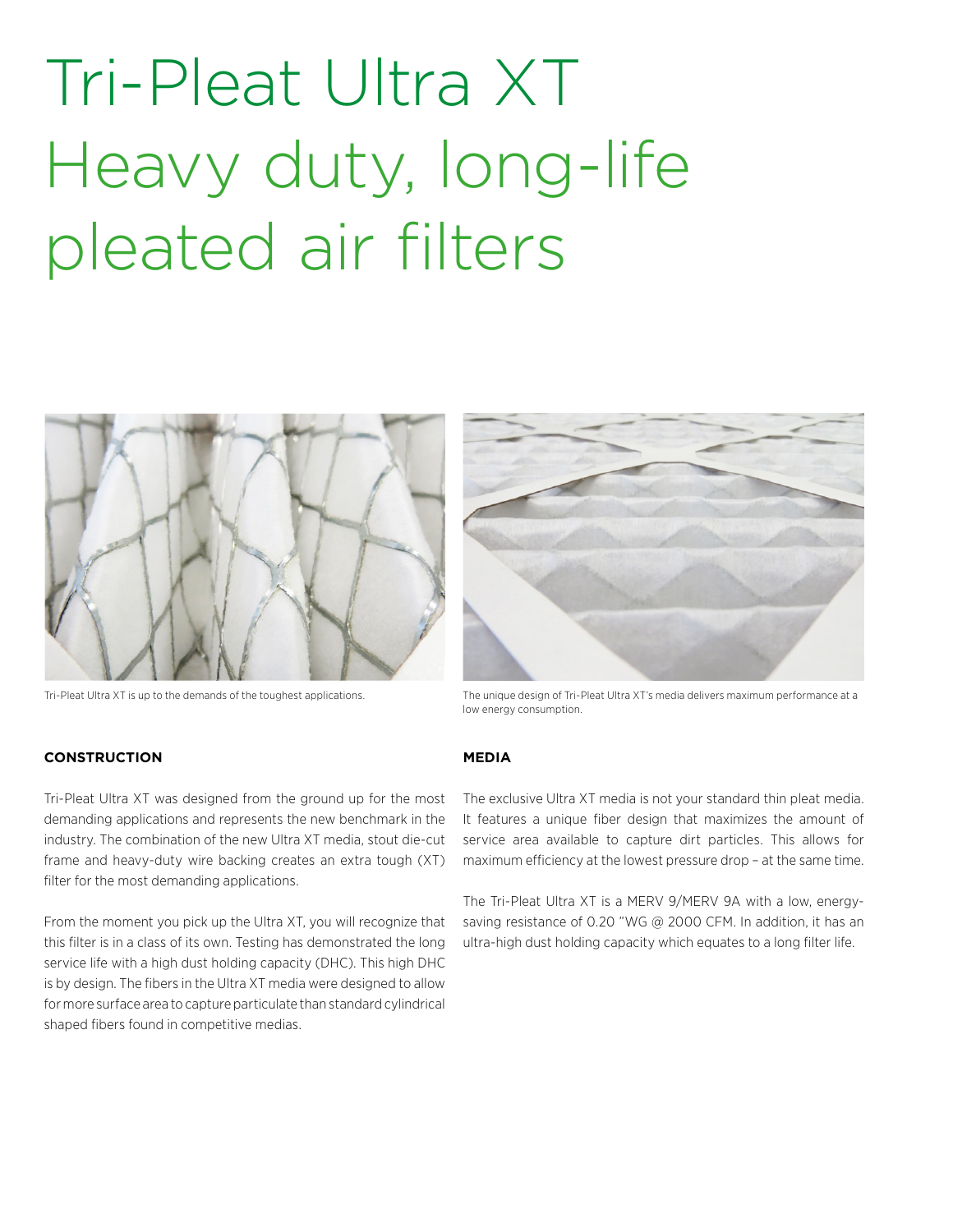# The perfect combination High efficiency and low energy consumption

### **HIGH EFFICIENCY – MERV 8 VS 9**

No. of particles per 1000 that pass through the filter



### **ENERGY SAVING PERFORMANCE**

Tri-Pleat Ultra XT vs the competition



#### **HIGH PARTICLE REMOVAL EFFICIENCY**

Tri-Pleat Ultra XT delivers a strong MERV 9/MERV 9A efficiency. This efficiency is achieved by use of the unique fiber design and sets the standard for pleated filters. There is a bigger difference between a MERV 8 and MERV 9 performance than one would think.

In the chart to the left, the grey section shows the additional particles that are airborne when using a MERV 8 instead of a MERV 9 filter. That is over a 30% reduction on all particle sizes between 3 – 10 microns. That may not seem like a big deal, but when you consider that the job of a pleated prefilter is to protect occupants, equipment and more expensive high efficiency filters, there is a high cost to this additional level of contaminant.

This high cost is in part associated with the cost of dirty coils contaminated by these additional particles, and the increased energy consumption dirty coils cause. Additional costs can include the early replacement of expensive final filters due to high contaminate levels, and the unknown costs of extra particulate that could contain microbials that can cause illnesses and contaminate your HVAC system.

#### **LOW PRESSURE DROP**

Another advantage of the exclusive Ultra XT media in addition to toughness, and high efficiency is low, energy-saving resistance. This is a result of distinctive fiber design that allows for high efficiency with minimal pressure drop. The advantages of the low pressure drop are many and include energy savings, extended service life, and an easy retrofit from lower efficiency filters just to name a few.